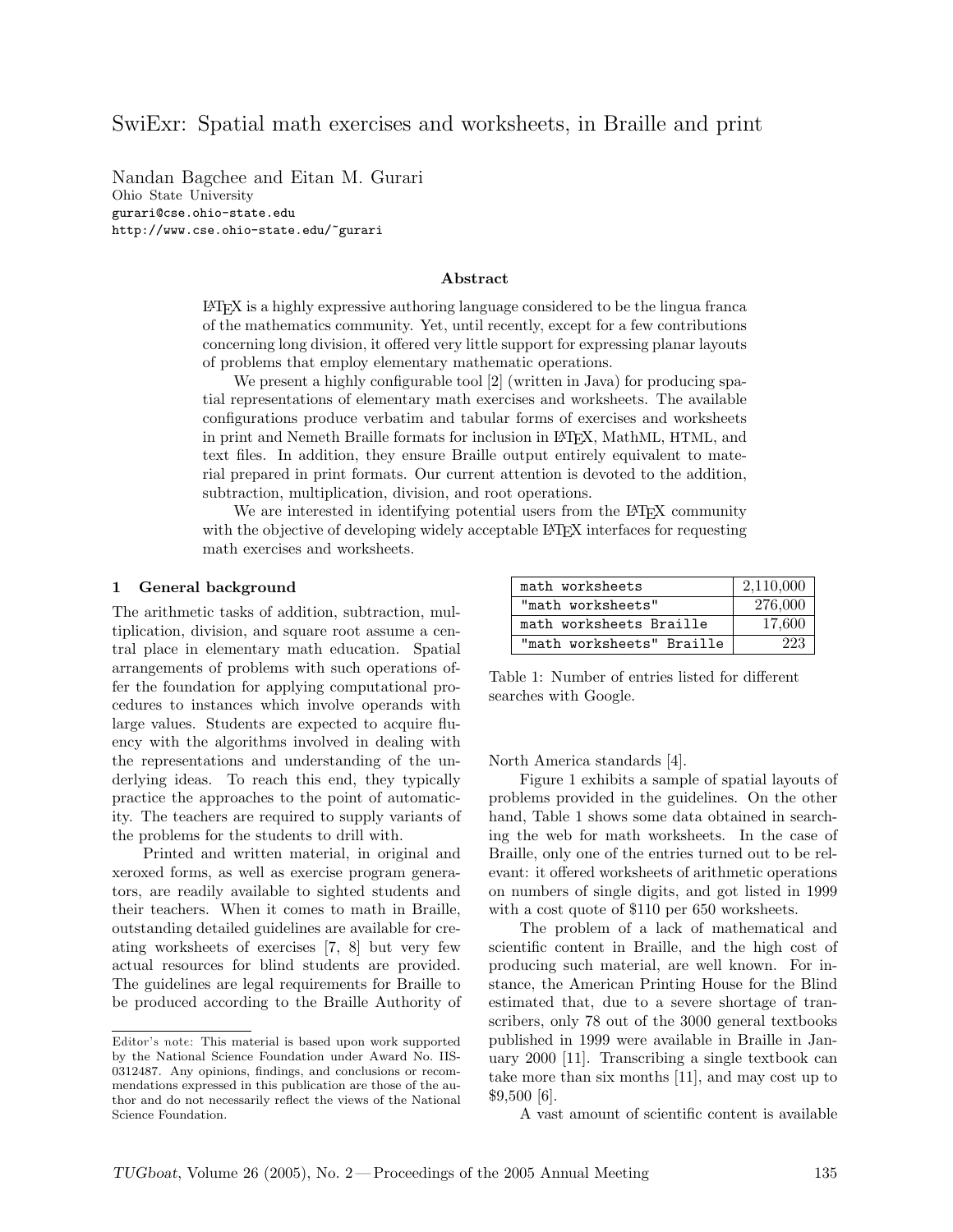

Figure 1: Spatial layout of math exercises in Braille.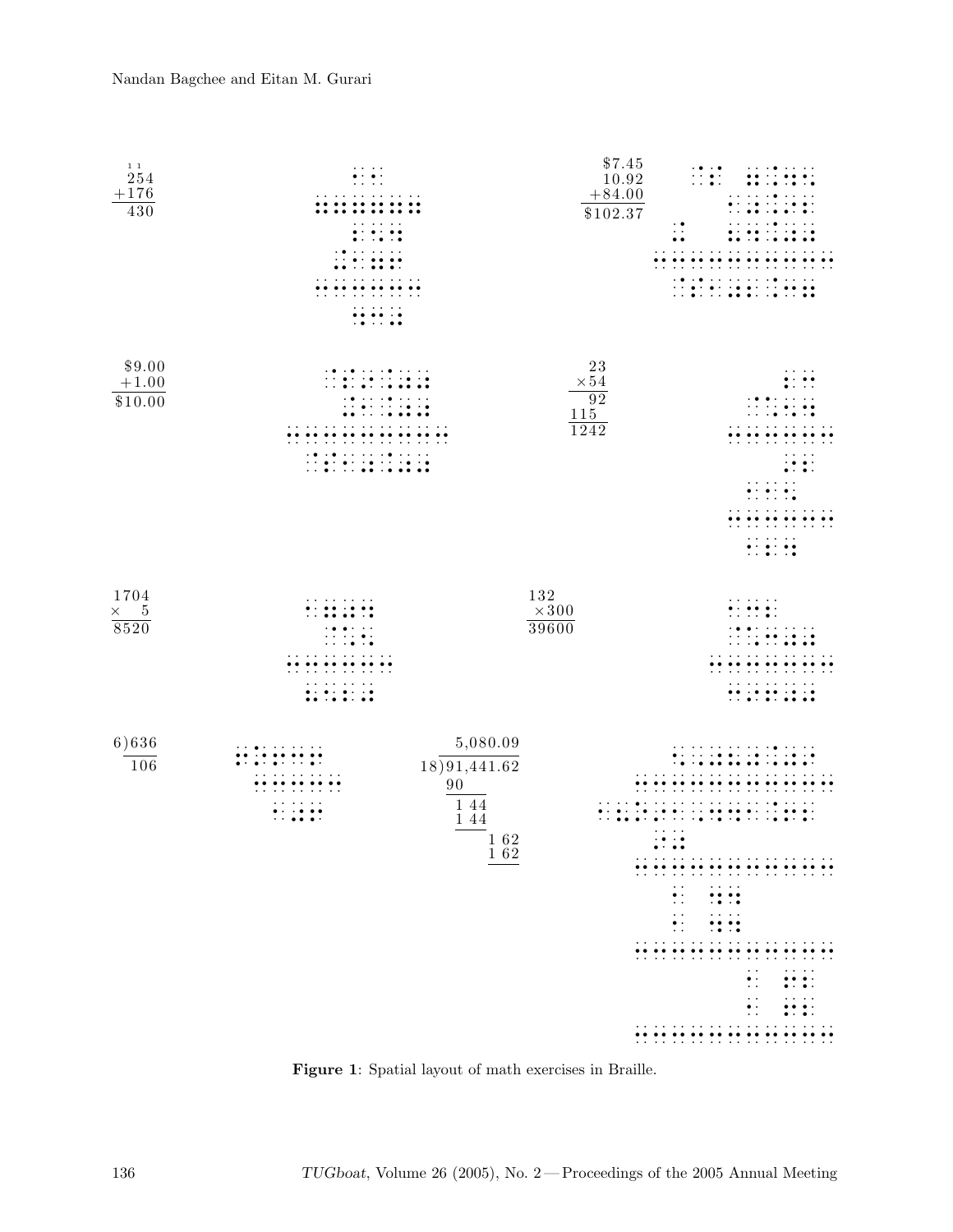

Figure 2: Graphical user interfaces for addition.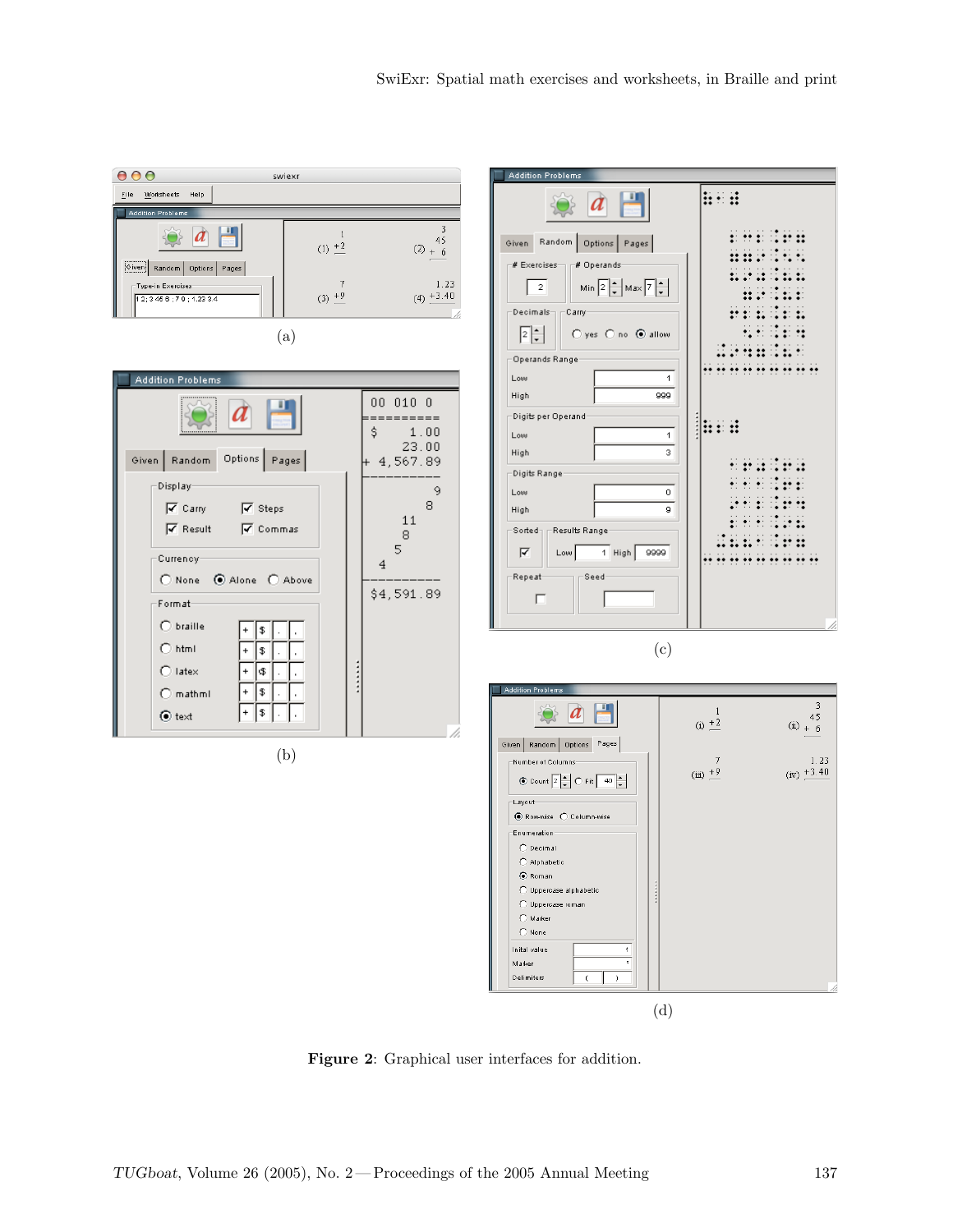in LATEX, authored either directly with text editors or indirectly through word processors that export LATEX. LATEX also seems to be the authoring language preferred by visually impaired scientists.

The objective of our work in general is to automate the production of technical and scientific material in Braille, with an emphasis on translating content available in LATEX. Our current attention is devoted to the area of producing spatial arrangements for arithmetic exercises.

We introduce a highly configurable utility dedicated to this task, capable of producing worksheets in different forms for general users, while ensuring an option of Braille output for all supported features. We present a graphical user interface (GUI) of the tool, and exhibit a corresponding XML representation for the data to be fed into the tool. Then we consider LAT<sub>EX</sub> in the role of a user interface for the tool.

# 2 Graphical user interfaces

In order to serve a large base of users with different needs and preferences, our tool was designed in a modular manner which allows easy connection to independent standalone user interfaces. Figure 2 displays GUIs currently provided for the addition operation. GUIs of a similar nature are also offered for the other operations.

The GUI of Figure  $2(a)$  lets the user explicitly introduce the problems to be processed. The GUI of Figure 2(b) provides the means to request the desirable content and representation for the problems. In particular, there are options to present the problems with their results, with intermediate steps, with the carries produced during the computations, and a currency sign. The addition sign may be placed in the same columns as the currency sign, or leftward. The output may be exported in LAT<sub>EX</sub>, MathML, text, or Braille format.

A user may request randomly generated problems satisfying desirable constraints via the GUI shown in Figure  $2(c)$ . The data to be included refers to the number of problems to be generated, the desirable number of decimal digits, lower and upper limits on the number of desirable operands, the total number of digits per operand, and the magnitudes of the digits. Figure  $2(d)$  shows a GUI for determining the characteristics involved in typesetting the problems within the worksheets.

# 3 System architecture

Two aspects make the system highly configurable: a modular architecture which gives independent attention to the different functions of the system,



Figure 3: The underlying structure of the system.

and a script-based approach which provides for the functions to be described within external configuration files instead of being hardwired into the code. The system consists of four major components (Figure 3).

The back end of the system employs a scriptbased driver, called XTTL, for performing XML transformations. The driver is offered a library, called MathExr, of scripts for typesetting exercises and worksheets. In addition, the library includes a utility able to compute data for the exercises. The scripts for handling the different operations are independent of one another, and they can be supplemented and augmented by additional scripts to achieve alternative outcomes. The examples of Figure 1 were obtained with those scripts.

The front end of the system uses a script-based driver, called SwiForm, for managing the GUIs. The driver is built as an extension to the SwiXml system [10] and is offered a library, called SwiExr, of scripts that specify the desirable features for the GUIs. In addition, the library provides scripts and a utility for binding the front end to the back end, and for filtering the data communicated between these ends.

The MathExr scripts are currently tailored to receive the requests in XML format, and to deliver the exercises in Braille, HTML, LATEX, MathML, and plain text formats. The type of the information being transmitted is fully dependent on MathExr, and that makes it possible to substitute a given graphical front end for another. A LAT<sub>EX</sub> front end is of interest for us here.

# 4 An XML view

The MathExr component takes as input a high level description of the desirable outcome and processes it into a detailed account of how the digits, symbols, and rulers of the exercises are to be placed on a grid. The input of MathExr in its XML forms is to a large degree a mirror of the visual format available from the GUIs.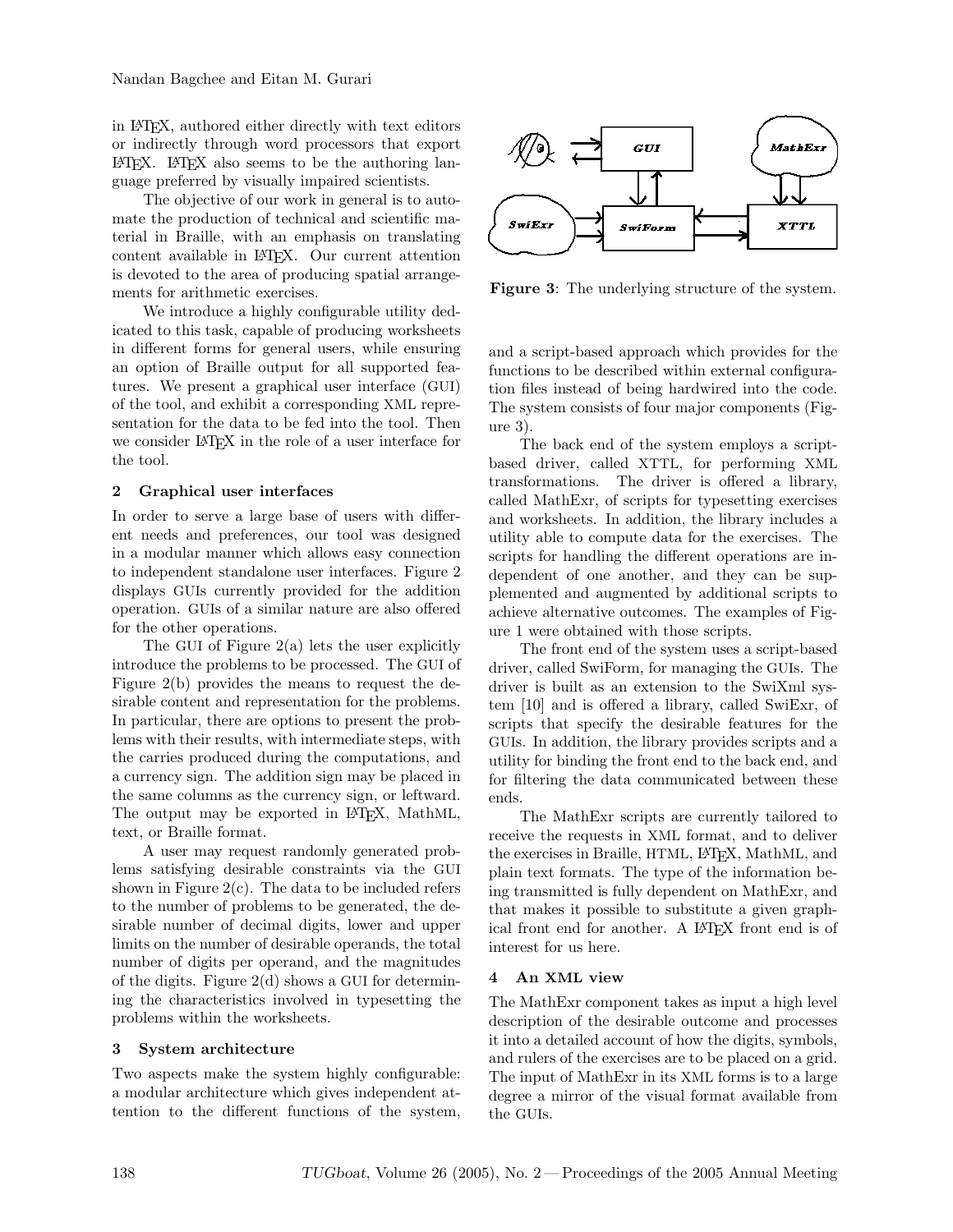enumerate="decimal" enumerateBefore="(" enumerateAfter=")" enumerateStart="1">

cols="3"

howmany="2" xttl="add-tex" carry="yes" steps="yes" result="yes" currency="alone"> <minEntries>2</minEntries> <maxEntries>7</maxEntries>

<low>100</low> <high>999</high>

(d)

<minDigits>1</minDigits> <maxDigits>3</maxDigits> <decimals>3</decimals>

```
<addition xttl="add-tex.xttl"
         carry="yes"
          steps="yes"
          result="yes"
          currency="alone">
  <operands>
    <operand>1</operand>
    <operand>23</operand>
  </operands>
</addition>
          (a)
<multiplication steps="yes"
                 result="yes"
                 currency="alone"
                 xttl="mult-txt.xttl">
  <operands>
    <operand>1234</operand>
    <operand>5</operand>
  </operands>
</multiplication>
          (b)
<division steps="no"
          result="yes"
          remainder="yes"
          currency="yes"
          rulers="full"
          xttl="div-brl.xttl" >
  <operands>
    <operand>1234</operand>
    <operand>56</operand>
  </operands>
</division>
                                                      <generate xttl="worksheet-generate-tex"
                                                        <exr type="addition"
                                                        \langle/exr>
                                                      </generate>
```
(c)

Figure 4: XML requests for typesetting three types of problems and a worksheet.

Figure 4 contains examples of requests in XML for single exercises and for a worksheet of exercises. Each of the examples states the data required for deriving the outcome and the name of the script to be applied on the data. For instance, the first example asks for the script stored in a file named add-tex.xttl. That script typesets the addition problem onto a grid and exports the result in a tabular format acceptable to LATEX.

#### 5 A LATEX perspective

The motivation to develop our tool was rooted in the desire to provide the means to prepare spatial arrangements of math exercises in Braille. The Braille exercises are to serve mainly blind students attending mainstream classes populated mostly by sighted children. To properly serve the blind students, it is crucial for the Braille exercises to accurately represent the problems given to the sighted students. Consequently, we programmed our tool to support standard print formats as well as Braille, with the hope of making it a useful tool for preparing worksheets in any format. In this way, we can ensure that the Braille material is entirely equivalent to the material in print formats.

LATEX offers to our tool an obvious method of producing high quality printouts, through style files that are easy to tailor and modify. In addition, LATEX also provides our tool with an option for a natural text-based user interface to request the exercises. A front end of this kind obviously enables authors to seamlessly incorporate exercises and worksheets into documents, and introduces a friendly authoring environment for those who shy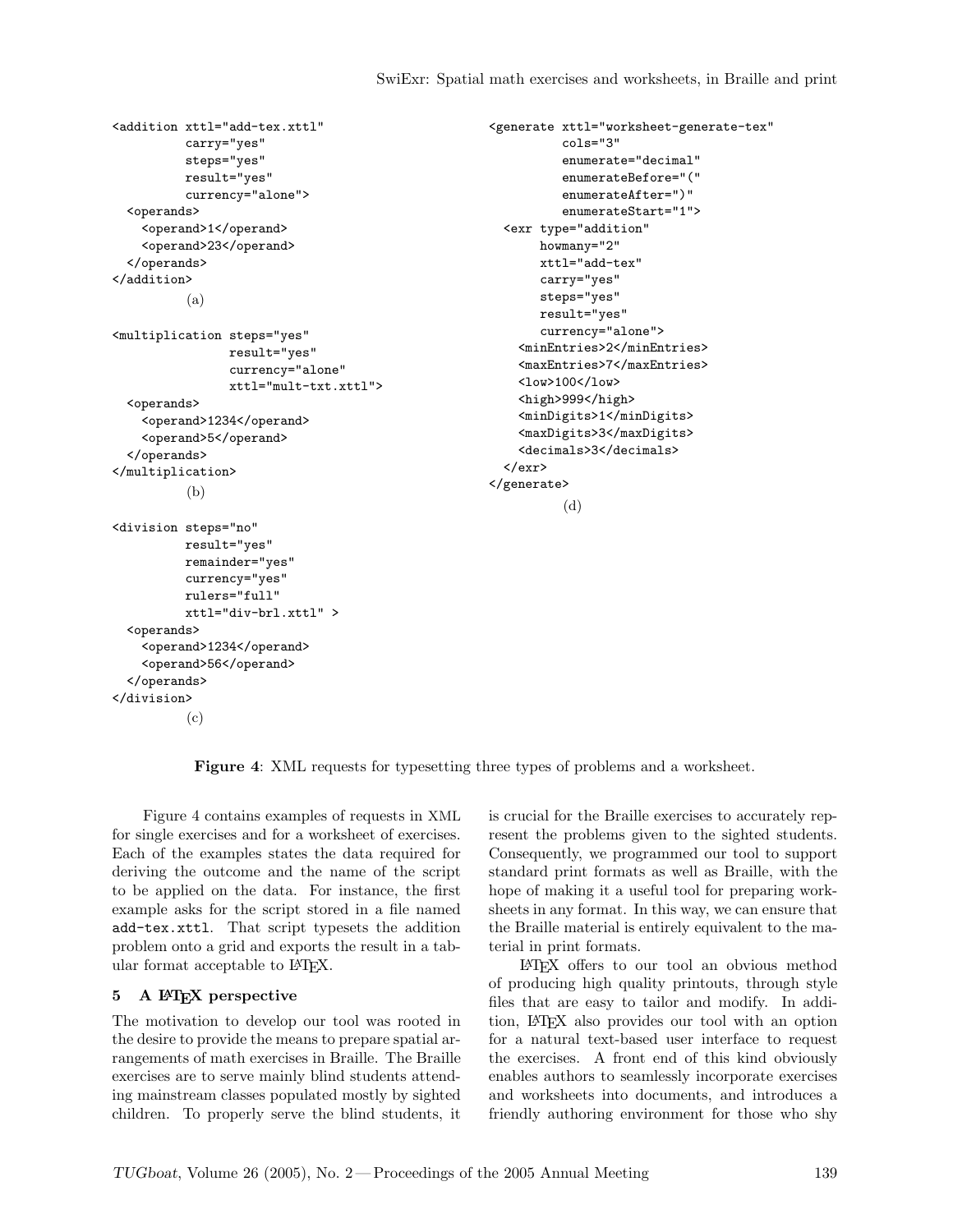away from WYSIWYG platforms. In particular, a non-WYSIWYG front end for accessing the tool is obviously crucial to blind users.

A LATEX style file to support the input environment can consist of macros that imitate the high level structures captured by the XML code presented to MathExr. For instance, the following LAT<sub>EX</sub>oriented command expresses the same request as the XML code of Figure 4(a).

```
\mathexr[op="addition"
         xttl="add"
         carry="yes"
         steps="yes"
         result="yes"
         currency="alone"]{1,23}
```
The implementation of the macros can be quite straightforward, relying on a process similar to that for bibliographies and indexes in LAT<sub>EX</sub>. Specifically, the arguments given to the macros may be written into a file in XML format, with the expectation that the file will be processed by MathExr. The exercises produced by MathExr can then be imported by the macros into the LATEX source in consecutive compilations.

### 6 Connecting the dots

We introduced our tool to the public domain at the TUG 2005 International Typesetting Conference with the hope of promoting the tool with support from the LATEX community. In particular, we looked for potential users and developers, interested in LATEX interfaces and typesetting criteria for elementary math exercises. In addition, we wished to connect with potential developers for Braille and related proofreading fonts.

Despite the central role LATEX plays in documenting mathematical and scientific content, until recently the only public support available for elementary math exercises was a single macro by Barbara Beeton and Donald Arseneau [3]. This macro uses input interfaces such as the macro invocation \longdiv{12345}{13} and produces output like that shown in Figure 5.

| 949               |
|-------------------|
| 13 ) 12345        |
| 11700             |
| 645               |
| 520               |
| 125               |
| 117               |
| $\mathsf{\Omega}$ |
| Figure 5:         |
|                   |
| A display by      |
| \longdiv.         |

The situation has changed recently, as a new LATEX package for typesetting spatial math exercises, named Xlop, was submitted to CTAN [5]. In spirit, the new package answers our wish for a LAT<sub>EX</sub> counterpart to our tool. We hope future work on Xlop and our tool will enrich both utilities with additional features, and will bridge the differences between the two utilities to allow to support each other. In particular, we would like to see Xlop providing a LATEX extension to our system, and have our utility offer alternative output formats to Xlop in general and to include Braille in particular.

We are not aware of any LAT<sub>EX</sub> fonts for Braille. A substitute through LATEX pictures is available via a style file [9]. The issue of backward translating math exercises in Braille to L<sup>AT</sup>FX got some attention in an experimental system called INSIGHT [1].

# 7 Acknowledgment

We are very grateful to Susan Jolly for introducing us to Braille and for her generous guidance and help. Thanks also to Barbara Beeton and Karl Berry for editing the manuscript.

### References

- [1] N. Annamalai, D. Gopal, G. Gupta, A. Karshmer, and H. Guo, INSIGHT: A comprehensive system for translating Braille-based mathematical documents to  $\angle$ *ET<sub>F</sub>X*, in Proceedings of the International Conference on Human Computer Interaction, pp. 1245–1249. 2003. (Demos available at http://www.logicalsoft.net/frame/demo. htm.)
- [2] N. Bagchee and E. Gurari, SwiExr, http://www.cse.ohio-state.edu/~gurari/ mathexr/.
- [3] B. Beeton, D. Arseneau, Long division, TUGboat 18(2), June 1997, p. 75–76, http://tug.org/TUGboat/Articles/ tb18-2/tb55works.pdf.
- [4] Braille Authority of North America (BANA), http://www.brailleauthority.org/.
- [5] J. Charpentier, Xlop, 28 April 2005, http://www.ctan.org/tex-archive/ macros/generic/xlop.
- [6] Computers To Help People, Inc. (CHPI), Sponsoring Technical Reference Books and Manuals, http://www.chpi.org/refspons. htm.
- [7] R. Craig, Learning the Nemeth Braille Code: A Manual for Teachers and Students, American Printing House for the Blind, 1987.
- [8] A. Nemeth, The Nemeth Code of Braille Mathematics and Science Notation. The Braille Authority of North America (BANA), American Printing house for the